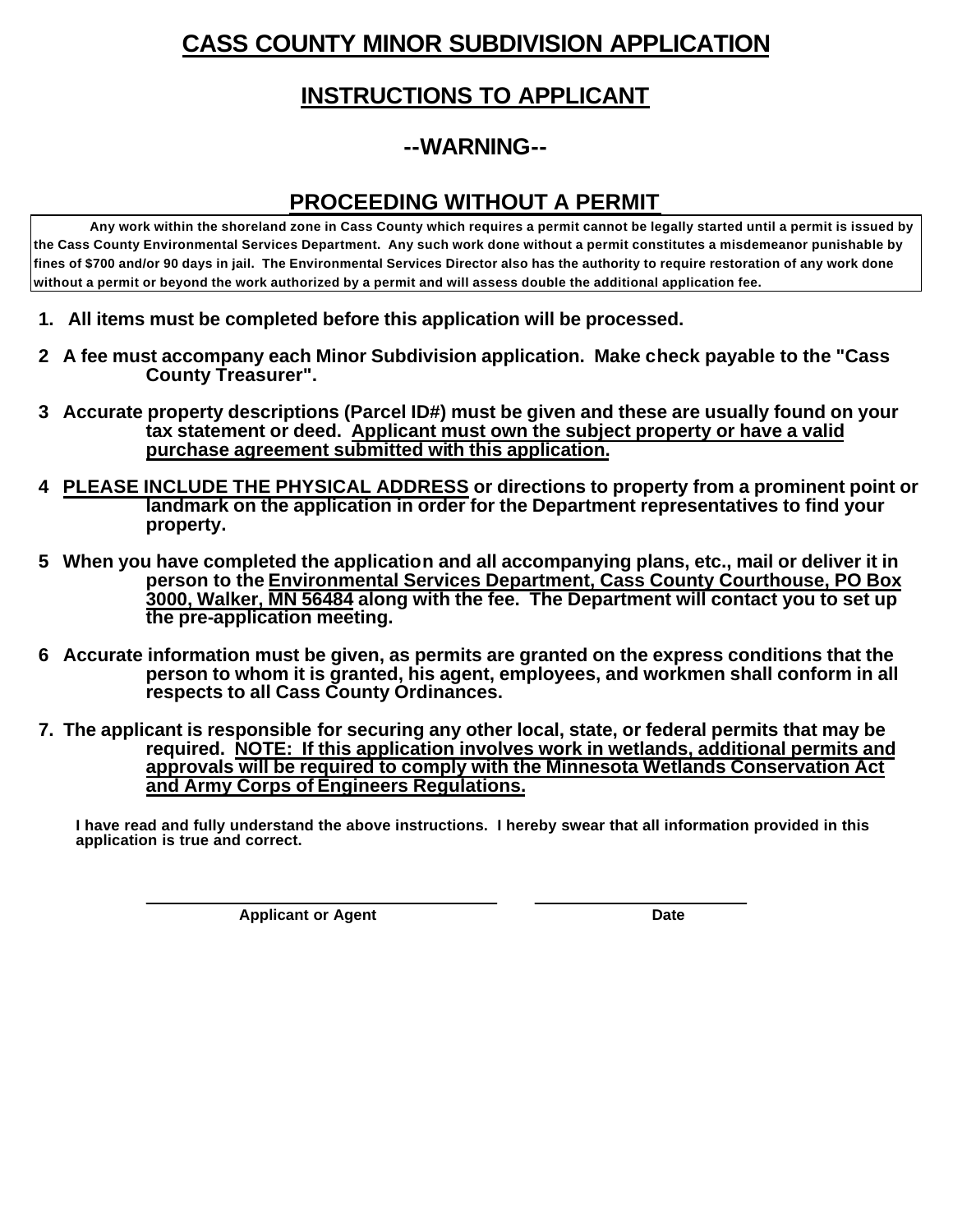## **CASS COUNTY ENVIRONMENTAL SERVICES**

### **APPLICATION FOR MINOR SUBDIVISION**

| Applicant is: () Owner () Developer () Buyer () Agent () Other:                                      |  |             |  |
|------------------------------------------------------------------------------------------------------|--|-------------|--|
|                                                                                                      |  |             |  |
|                                                                                                      |  |             |  |
|                                                                                                      |  |             |  |
| Lake/River Name______________________________Lake #_______________Lake Class________________________ |  |             |  |
|                                                                                                      |  |             |  |
|                                                                                                      |  |             |  |
|                                                                                                      |  |             |  |
| I hereby swear that all of the above information is true and correct to the best of my knowledge.    |  |             |  |
| <b>Applicant Signature</b>                                                                           |  | <b>Date</b> |  |
|                                                                                                      |  |             |  |
|                                                                                                      |  |             |  |